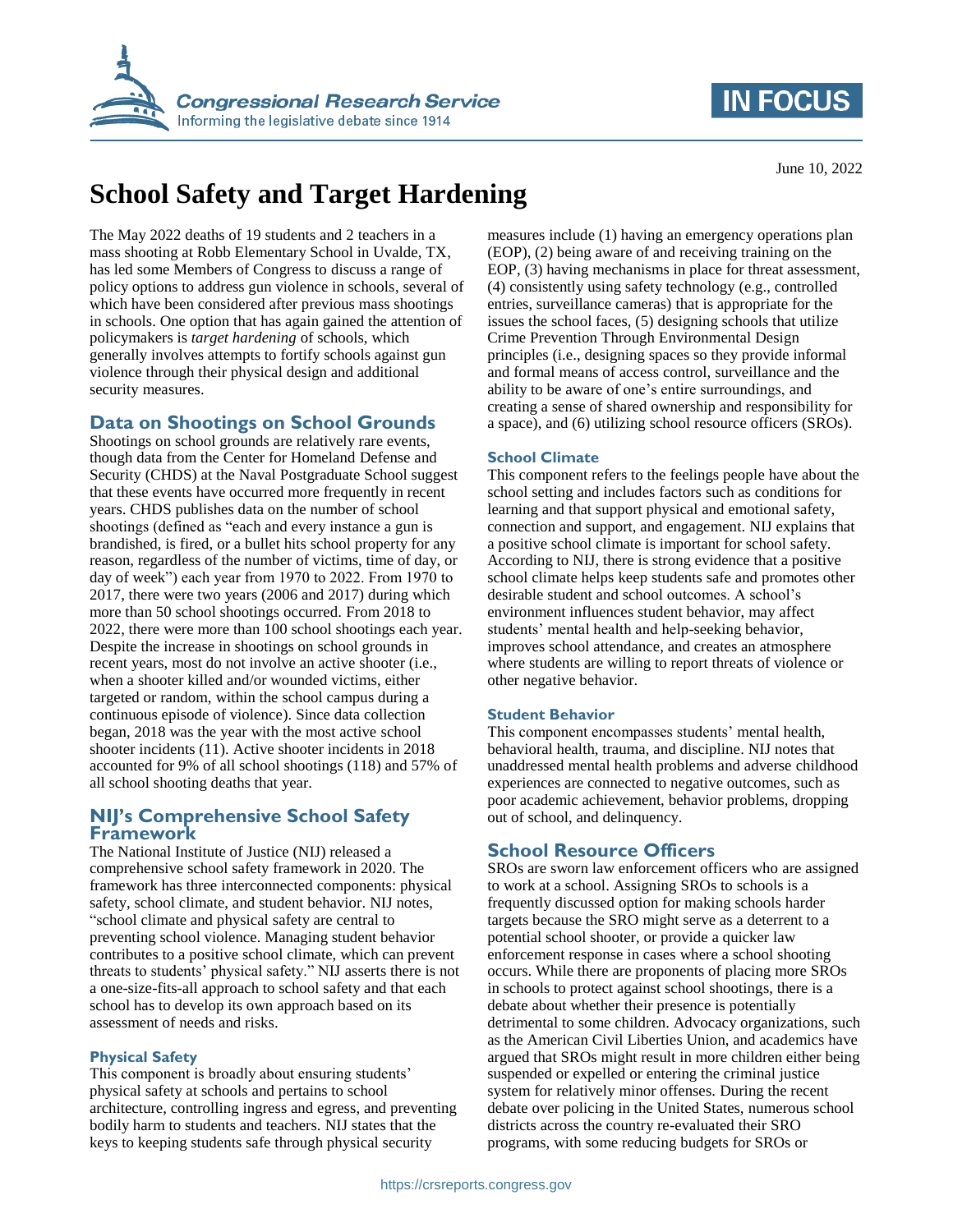removing them from schools altogether and placing more funding into mental health services for students. However, some jurisdictions that decided to scale back the number of or remove SROs have recently changed course and increased or restarted their programs after concerns over an increase in safety problems in some schools.

NIJ contends that SROs can be a key component in promoting safety in and around schools. NIJ also notes that "there are mixed findings regarding the impact of officers in schools. For example, some scholars have found that school policing can contribute to increased involvement of youth in the justice system, while others suggest that school policing yields positive outcomes such as crime prevention, staff and student safety education, and improved policestudent relationships. These mixed results can be attributed to the limited evidence base surrounding the impact of law enforcement in educational settings."

There are instances where school shootings have occurred at schools where SROs were present (e.g., Parkland, FL; Santa Fe, TX; Marshall County, KY; and Great Mills, MD), which might raise questions about their deterrent effects. On the other hand, data on instances of averted instances of school violence from 2018 to 2020 collected by the National Policing Institute, a nonprofit research and policy organization focused on policing issues, indicated that there were five cases (out of 120 in total) where an SRO discovered a school violence plot before it was committed. A 2021 study from researchers at the University at Albany, State University of New York, and the RAND Corporation used data from the Department of Education's Civil Rights Data Collection to examine the effects of SROs on school crime and climate. Their results were consistent with NIJ's conclusions about the mixed results regarding SROs' effects on schools and students, but they also found that SROs did not prevent school shootings.

If a school district chooses to have SROs on campus, NIJ stresses that their duties, roles, and responsibilities should be clearly delineated and SROs should not be involved in resolving routine disciplinary incidents in schools, such as disruptive students in class.

#### **Physical Security in Schools**

In the wake of a school mass shooting, there are frequently calls to make schools harder targets for active shooters by increasing physical security measures. A review of school safety technology conducted in 2016 by Johns Hopkins University's Applied Physics Laboratory (APL) found that "many of the activities that schools undertake to promote safety and prevent problems, including use of technology, have not been evaluated" and that "there is limited and conflicting evidence in the literature on the short- and longterm effectiveness of school safety technology." APL also noted that the school safety technology literature tends to focus on people's perceptions of school safety technology rather than the technology's efficacy.

A 2019 meta-analysis of 693 studies on school violence found that traditional target hardening practices, such as installing security cameras and metal detectors, or having a SRO or school security guard present, had little association

with any form of violence or victimization at school. The study found that other factors, such as prior victimization, low social competence, peer rejection, violent school contexts, and negative school climates were the most consistent predictors of any at-school victimizations.

#### **Department of Justice Funding for Target Hardening in Schools**

DOJ administers two discretionary grant programs that are the primary source of federal funding for target hardening measures.

Grants under the Matching Grant Programs for School Security (school security grant program) are jointly administered by the Bureau of Justice Assistance (BJA) and the Community Oriented Policing Services (COPS) Office. BJA and the COPS Office award grants for different purposes (see 34 U.S.C. §10551). Grants from the COPS Office focus more on traditional target hardening measures, while grants from BJA focus more on threat assessment and preventing school violence.

The COPS Hiring Program (CHP) provides grants that can be used to hire SROs. The COPS Office requires SROs hired with grant funds to attend a 40-hour training program from a provider it has approved.

## **Policy Considerations**

NIJ's school safety framework suggests that typical target hardening measures can contribute to school safety, but they are not, in and of themselves, sufficient to ensure school safety. Policymakers seeking to increase federal funding available solely for target hardening may consider whether to amend the authorization for the school security grant program so that funds can only be used for security measures, such as physical security and SROs. Congress could consider requiring a certain portion of annual funding for CHP to be dedicated to grants for hiring SROs.

NIJ's framework suggests a more holistic approach to school safety, something Congress could support through the existing school security grant program. As currently structured, applicants have to submit two separate grant proposals depending on what programs they want funded. One issue policymakers might consider is whether allowing applicants to submit one proposal to one administrator for all of the purposes currently authorized under the school security grant program might promote more comprehensive school safety planning.

The aftermath of high-profile mass school shootings can lead to efforts to increase federal funding for school safety and security, but the funds can have a short spending window. APL noted that this can hamper the ability of school districts to evaluate their security needs and can lead to equipment purchases to show they are "doing something." One issue policymakers might consider is whether Congress should make a long-term commitment to funding school safety infrastructure, possibly by establishing a mandatory program to fund these projects.

**Nathan James**, Analyst in Crime Policy